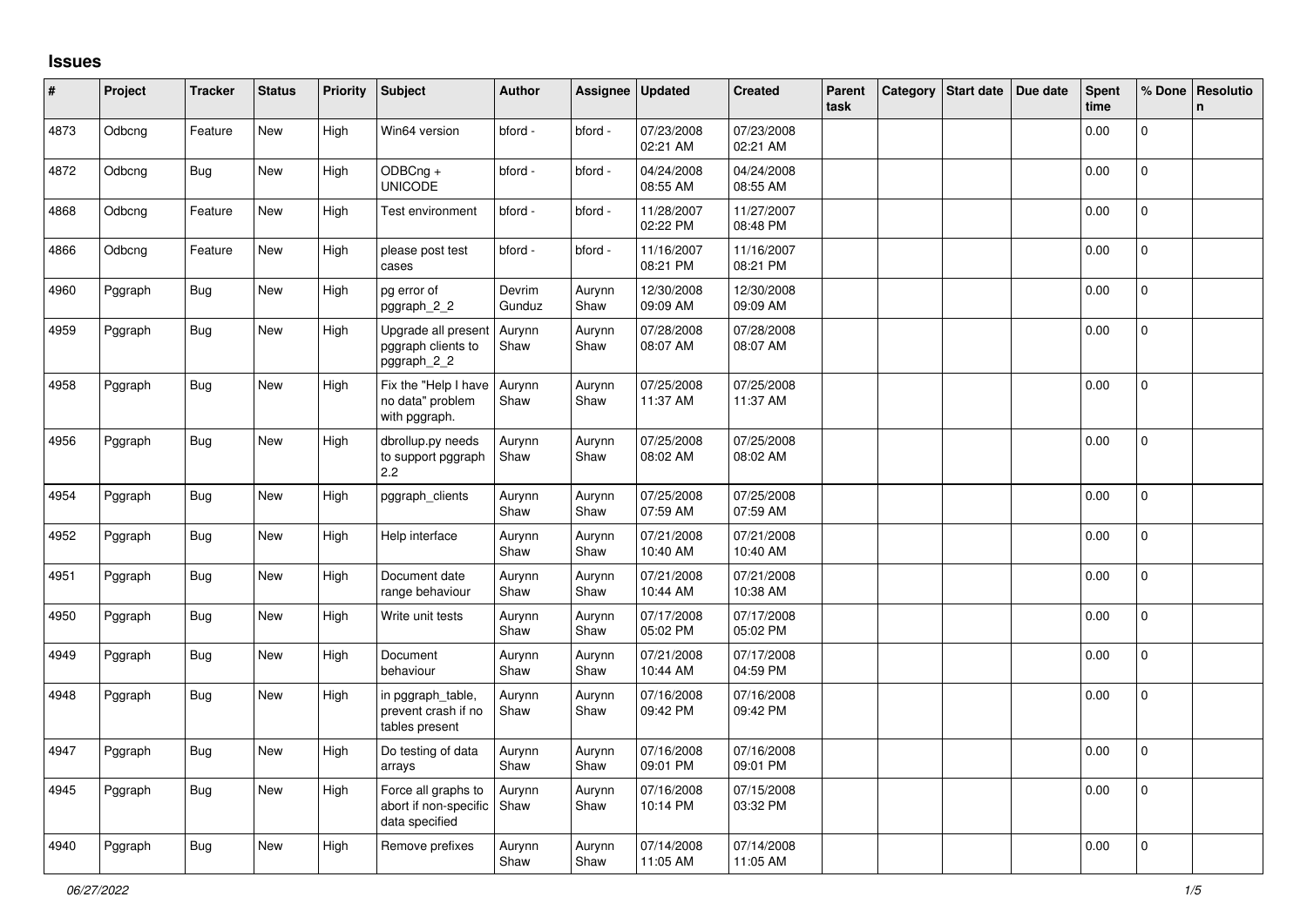| #    | Project   | Tracker    | <b>Status</b>     | <b>Priority</b> | <b>Subject</b>                                                               | <b>Author</b>            | Assignee          | <b>Updated</b>         | <b>Created</b>         | Parent<br>task | Category | Start date   Due date | <b>Spent</b><br>time | % Done              | <b>Resolutio</b><br>n |
|------|-----------|------------|-------------------|-----------------|------------------------------------------------------------------------------|--------------------------|-------------------|------------------------|------------------------|----------------|----------|-----------------------|----------------------|---------------------|-----------------------|
| 4937 | Pggraph   | <b>Bug</b> | New               | High            | Modification of DB<br>Client code for date<br>ranges                         | Aurynn<br>Shaw           | Aurynn<br>Shaw    | 07/16/2008<br>10:14 PM | 07/14/2008<br>10:45 AM |                |          |                       | 0.00                 | 0                   |                       |
| 4936 | Pggraph   | <b>Bug</b> | New               | High            | Modify averaging<br>functions                                                | Aurynn<br>Shaw           | Aurynn<br>Shaw    | 07/14/2008<br>10:12 AM | 07/14/2008<br>10:11 AM |                |          |                       | 0.00                 | $\mathbf{0}$        |                       |
| 4901 | Pggraph   | Feature    | New               | High            | pggraph_table<br>doesn't list tables                                         | bford -                  | Aurynn<br>Shaw    | 12/30/2008<br>01:56 PM | 12/29/2006<br>05:18 PM |                |          |                       | 0.00                 | $\mathbf 0$         |                       |
| 4933 | Pggraph   | Feature    | New               | Normal          | Feature requests,<br>pggraph                                                 | Aurynn<br>Shaw           | Aurynn<br>Shaw    | 03/12/2008<br>12:44 PM | 03/12/2008<br>12:44 PM |                |          |                       | 0.00                 | 0                   |                       |
| 4932 | Pggraph   | Feature    | New               | Normal          | Have pggraph<br>directly access Wiki<br>passwords                            | Aurynn<br>Shaw           | Aurynn<br>Shaw    | 12/31/2007<br>10:28 AM | 12/31/2007<br>10:28 AM |                |          |                       | 0.00                 | 0                   |                       |
| 4931 | Pggraph   | Feature    | New               | Normal          | Develop a nagios<br>plugin for pggraph<br>checks                             | Devrim<br>Gunduz         | Aurynn<br>Shaw    | 12/18/2007<br>07:24 PM | 12/18/2007<br>07:24 PM |                |          |                       | 0.00                 | 0                   |                       |
| 4926 | Pggraph   | Feature    | New               | Normal          | insert/update/delete   bford -                                               |                          | Aurynn<br>Shaw    | 12/26/2007<br>12:26 PM | 08/20/2007<br>04:15 PM |                |          |                       | 0.00                 | 0                   |                       |
| 4925 | Pggraph   | Feature    | New               | Normal          | Allow graphing<br>specific intervals                                         | Darcy<br>Buskermole<br>n | Aurynn<br>Shaw    | 10/16/2007<br>10:28 AM | 07/03/2007<br>08:28 AM |                |          |                       | 0.00                 | 0                   |                       |
| 4915 | Pggraph   | Feature    | In<br>Progress    | Normal          | insert_time should<br>be timestamptz                                         | Darcy<br>Buskermole<br>n | Aurynn<br>Shaw    | 10/16/2007<br>09:45 AM | 03/21/2007<br>06:35 AM |                |          |                       | 0.00                 | $\mathbf 0$         |                       |
| 4914 | Pggraph   | Feature    | In<br>Progress    | Normal          | customer feedback                                                            | bford -                  | Aurynn<br>Shaw    | 08/20/2007<br>02:37 PM | 03/19/2007<br>08:54 PM |                |          |                       | 0.00                 | 0                   |                       |
| 4908 | Pggraph   | Feature    | In<br>Progress    | Normal          | Table statistics<br>tablename                                                | bford -                  | Aurynn<br>Shaw    | 08/20/2007<br>02:35 PM | 01/07/2007<br>07:26 PM |                |          |                       | 0.00                 | $\mathbf 0$         |                       |
| 4890 | Pggraph   | Feature    | In<br>Progress    | Normal          | new report(s)                                                                | Darcy<br>Buskermole<br>n | Aurynn<br>Shaw    | 10/16/2007<br>10:20 AM | 09/25/2006<br>10:36 PM |                |          |                       | 0.00                 | 0                   |                       |
| 4943 | Pggraph   | <b>Bug</b> | New               | Low             | <b>Future Planning</b><br>and Ideas                                          | Aurynn<br>Shaw           | Aurynn<br>Shaw    | 07/16/2008<br>10:14 PM | 07/14/2008<br>11:32 AM |                |          |                       | 0.00                 | 0                   |                       |
| 5328 | pitrtools | Bug        | New               | High            | threaded_rsync.py:<br>--delete-excluded<br>causes all files to<br>be deleted | Eric<br>Worden           |                   | 01/17/2017<br>10:48 AM | 01/17/2017<br>10:48 AM |                |          | 01/17/201             | 0.00                 | 0                   |                       |
| 5315 | pitrtools | Feature    | New               | Normal          | cmd_standby: Data<br>Directory vs.<br>Configuration<br>Directory?            | Michael<br>Vitale        | Michael<br>Vitale | 05/14/2015<br>03:57 PM | 05/14/2015<br>03:57 PM |                |          | 05/14/201<br>5        | 0.00                 | $\mathbf 0$         |                       |
| 5306 | pitrtools | Feature    | Feedback   Normal |                 | Reimplementation<br>of queue                                                 | Joshua A.<br>Drake       | Joshua<br>Drake   | 11/13/2014<br>10:12 AM | 05/13/2014<br>12:58 PM |                |          | 05/13/201<br>4        | 0.00                 | $\mathsf{O}\xspace$ |                       |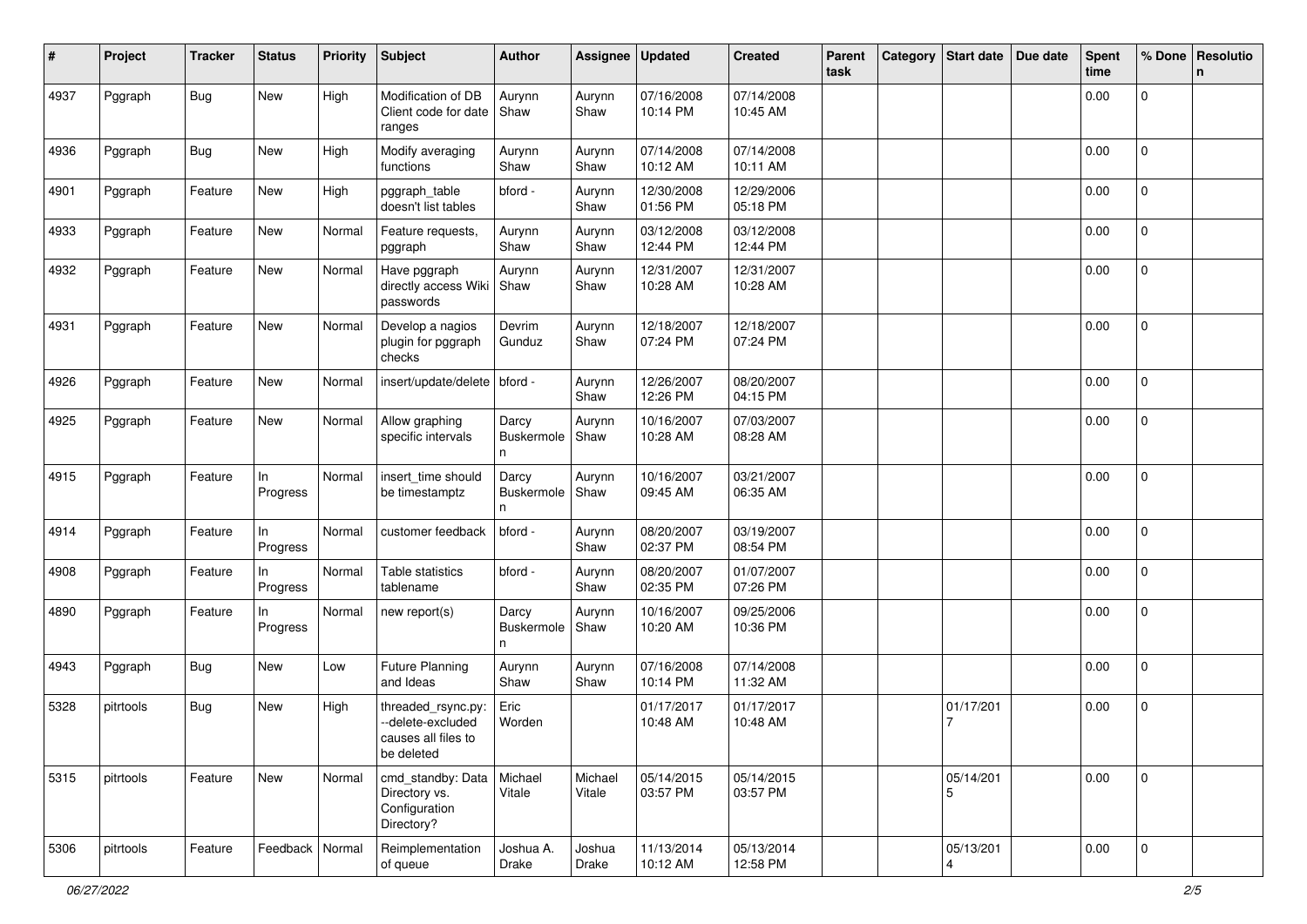| $\vert$ # | Project   | <b>Tracker</b>  | <b>Status</b>  | <b>Priority</b> | Subject                                                                                                      | <b>Author</b>           | Assignee          | <b>Updated</b>         | <b>Created</b>         | Parent<br>task | Category | Start date                  | Due date                    | <b>Spent</b><br>time | % Done       | Resolutio<br>$\mathbf n$ |
|-----------|-----------|-----------------|----------------|-----------------|--------------------------------------------------------------------------------------------------------------|-------------------------|-------------------|------------------------|------------------------|----------------|----------|-----------------------------|-----------------------------|----------------------|--------------|--------------------------|
| 5265      | pitrtools | Feature         | New            | Normal          | Avoid the need to<br>manually edit<br>postgresql.conf<br>files                                               | Alexey<br>Klyukin       | Alexey<br>Klyukin | 05/22/2013<br>05:40 AM | 09/17/2012<br>04:13 AM |                |          | 09/17/201<br>$\overline{2}$ | 09/30/201<br>$\overline{c}$ | 0.00                 | $\Omega$     |                          |
| 5263      | pitrtools | Discussio<br>n. | <b>New</b>     | Normal          | PITRTools ini<br>configuration files<br>are too complex                                                      | Alexey<br>Klyukin       | Alexey<br>Klyukin | 05/22/2013<br>05:41 AM | 09/17/2012<br>04:03 AM |                |          | 09/17/201<br>$\overline{c}$ | 09/30/201<br>2              | 0.00                 | $\Omega$     |                          |
| 5260      | PL/php    | Bug             | New            | High            | The function could<br>not return varchar<br>string -- When<br>there is function<br>definition in<br>includes | anthony<br>chen         |                   | 11/04/2011<br>08:57 AM | 11/02/2011<br>11:16 PM |                |          | 11/02/201<br>1              | 11/11/201<br>1              | 0.00                 | $\Omega$     |                          |
| 5350      | PL/php    | Bug             | <b>New</b>     | Normal          | Fwd: Telcel red                                                                                              | briana <sub>26c</sub> - |                   | 11/09/2018<br>09:47 PM | 11/09/2018<br>09:47 PM |                |          |                             |                             | 0.00                 | 0            |                          |
| 5349      | PL/php    | Bug             | New            | Normal          | Telcel red                                                                                                   | briana26c -             |                   | 11/04/2018<br>11:06 AM | 11/04/2018<br>11:06 AM |                |          |                             |                             | 0.00                 | $\mathbf 0$  |                          |
| 5259      | PL/php    | Feature         | New            | Normal          | Add support for<br>anonymous DO<br>blocks.                                                                   | Alexey<br>Klyukin       |                   | 05/27/2011<br>05:52 AM | 05/27/2011<br>05:52 AM |                |          | 05/27/201                   |                             | 0.00                 | $\mathbf 0$  |                          |
| 5258      | PL/php    | <b>Bug</b>      | New            | Normal          | Get rid of the<br>trusted PL/PHP                                                                             | Alexey<br>Klyukin       |                   | 05/27/2011<br>05:43 AM | 05/27/2011<br>05:43 AM |                |          | 05/27/201                   |                             | 0.00                 | $\mathbf 0$  |                          |
| 5256      | PL/php    | Discussio<br>n  | New            | Normal          | Creating a PL/php<br>distribution                                                                            | Joshua<br>Drake         |                   | 05/26/2011<br>01:44 PM | 05/21/2011<br>06:36 PM |                |          | 05/21/201                   |                             | 0.00                 | 0            |                          |
| 5255      | PL/php    | <b>Bug</b>      | New            | Normal          | support<br><b>TRUNCATE</b><br>triggers                                                                       | Álvaro<br>Herrera       |                   | 05/21/2011<br>04:29 PM | 05/21/2011<br>04:29 PM |                |          | 05/21/201                   |                             | 0.00                 | 0            |                          |
| 5236      | PL/php    | Feature         | New            | Normal          | pg_raise to PHP<br>Obiect                                                                                    | Moisés P.<br>Sena       |                   | 07/29/2010<br>11:08 AM | 07/29/2010<br>11:07 AM |                |          | 07/29/201<br>$\Omega$       |                             | 0.00                 | $\mathsf{O}$ |                          |
| 5235      | PL/php    | Feature         | New            | Normal          | SPI Object and not<br>function                                                                               | Moisés P.<br>Sena       |                   | 07/29/2010<br>10:48 AM | 07/29/2010<br>10:48 AM |                |          | 07/29/201<br>$\Omega$       |                             | 0.00                 | $\mathbf 0$  |                          |
| 5225      | PL/php    | Bug             | New            | Normal          | Unable to build<br>PL/php on OS X<br>(PHP 5.3)                                                               | Alexey<br>Klyukin       | Alexey<br>Klyukin | 05/27/2011<br>05:05 AM | 06/29/2010<br>05:25 AM |                |          | 06/29/201<br>$\mathbf 0$    |                             | 0.00                 | 0            |                          |
| 4984      | PL/php    | Feature         | In<br>Progress | Normal          | Composite Type<br>Argument as table                                                                          | bford -                 |                   | 05/21/2011<br>04:50 PM | 12/15/2005<br>03:38 AM |                |          |                             |                             | 0.00                 | $\mathbf 0$  |                          |
| 4979      | PL/php    | Feature         | In<br>Progress | Normal          | Add support for<br>IN/OUT parameters                                                                         | Álvaro<br>Herrera       | Alexey<br>Klyukin | 09/14/2011<br>11:21 AM | 12/05/2005<br>07:37 AM |                |          |                             | 09/13/201                   | 0.00                 | 0            |                          |
| 4972      | PL/php    | Bug             | In<br>Progress | Normal          | array PHP <-> Pg<br>conversion is<br>broken                                                                  | Álvaro<br>Herrera       |                   | 05/21/2011<br>04:50 PM | 11/23/2005<br>11:48 AM |                |          |                             |                             | 0.00                 | 0            |                          |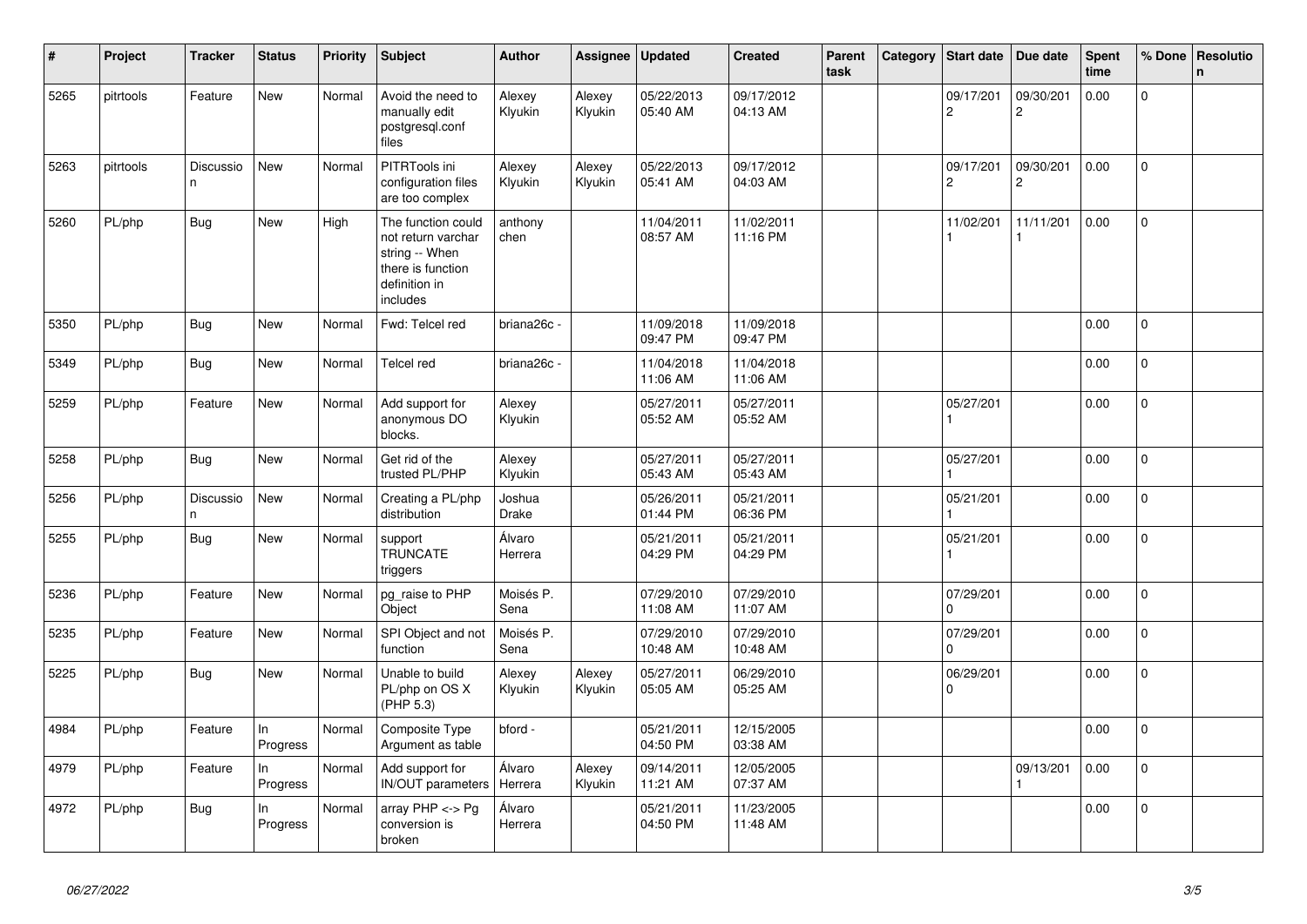| #    | Project                       | <b>Tracker</b> | <b>Status</b>  | <b>Priority</b> | <b>Subject</b>                                          | <b>Author</b>        | <b>Assignee</b>  | <b>Updated</b>         | <b>Created</b>         | Parent<br>task | Category | <b>Start date</b> | Due date  | <b>Spent</b><br>time | % Done         | Resolutio<br>n |
|------|-------------------------------|----------------|----------------|-----------------|---------------------------------------------------------|----------------------|------------------|------------------------|------------------------|----------------|----------|-------------------|-----------|----------------------|----------------|----------------|
| 4967 | PL/php                        | Feature        | In<br>Progress | Normal          | Redesign memory<br>handling                             | Álvaro<br>Herrera    |                  | 05/21/2011<br>04:50 PM | 11/16/2005<br>05:31 PM |                |          |                   |           | 0.00                 | 0              |                |
| 5345 | postgres_fdw                  | <b>Bug</b>     | New            | Normal          | Follow-up                                               | Karen<br>Edwards     |                  | 11/28/2017<br>03:16 PM | 11/28/2017<br>03:16 PM |                |          |                   |           | 0.00                 | 0              |                |
| 5326 | postgres_fdw                  | <b>Bug</b>     | New            | Normal          | <b>Ubuntu Users</b><br><b>Email List</b>                | Melony<br>Scheid     |                  | 11/15/2016<br>07:03 AM | 11/15/2016<br>07:03 AM |                |          |                   |           | 0.00                 | 0              |                |
| 5318 | postgres_fdw                  | <b>Bug</b>     | New            | Normal          | C-Level, VP-Level,<br>Directors and<br>Manager Contacts | Tatum Lau            |                  | 06/08/2016<br>07:52 AM | 06/08/2016<br>07:52 AM |                |          |                   |           | 0.00                 | 0              |                |
| 5317 | postgres_fdw                  | <b>Bug</b>     | New            | Normal          | Jonie Bittenbender                                      | Jonie<br>Bittenbende |                  | 01/26/2016<br>10:56 PM | 01/26/2016<br>10:56 PM |                |          |                   |           | 0.00                 | 0              |                |
| 5316 | postgres_fdw                  | <b>Bug</b>     | New            | Normal          | (no subject)                                            | Julieta<br>Clubb     |                  | 01/18/2016<br>04:11 AM | 01/18/2016<br>04:11 AM |                |          |                   |           | 0.00                 | 0              |                |
| 5312 | postgres_fdw                  | Bug            | New            | Normal          | AutoDesk Users                                          | Kina<br>Lawrence     |                  | 03/09/2015<br>07:36 AM | 03/09/2015<br>07:36 AM |                |          |                   |           | 0.00                 | 0              |                |
| 5303 | postgres_fdw                  | <b>Bug</b>     | New            | Normal          | [SPAM] Good<br>shoes good prices                        | Alvherre -           |                  | 05/11/2014<br>09:24 AM | 05/11/2014<br>09:24 AM |                |          |                   |           | 0.00                 | $\mathbf{0}$   |                |
| 5301 | postgres_fdw                  | <b>Bug</b>     | New            | Normal          | My husband loves<br>Jacob & Co                          | Postgres<br>fdw      |                  | 05/08/2014<br>03:17 AM | 05/08/2014<br>03:17 AM |                |          |                   |           | 0.00                 | $\overline{0}$ |                |
| 5292 | postgres_fdw                  | <b>Bug</b>     | New            | Normal          | [SPAM] Good<br>shoes good prices                        | Ladyregina           |                  | 04/11/2014<br>02:06 PM | 04/11/2014<br>02:06 PM |                |          |                   |           | 0.00                 | $\overline{0}$ |                |
| 5291 | postgres_fdw                  | <b>Bug</b>     | New            | Normal          | Great watches at<br>cut-prices                          | Jkawasaki -          |                  | 04/11/2014<br>07:30 AM | 04/11/2014<br>07:30 AM |                |          |                   |           | 0.00                 | 0              |                |
| 5257 | postgres.js                   | Support        | New            | Normal          | method to catch<br>error on<br>connection?              | Rick<br>Harding      |                  | 05/26/2011<br>09:15 AM | 05/26/2011<br>09:15 AM |                |          | 05/26/201         |           | 0.00                 | 0              |                |
| 5340 | postgresql-sn<br>ap           | Task           | New            | Normal          | Change package<br>name                                  | Ivan<br>Lezhnjov     | Ivan<br>Lezhnjov | 08/02/2017<br>11:44 PM | 08/02/2017<br>11:44 PM |                |          | 08/02/201         | 08/04/201 | 0.00                 | 0              |                |
| 5339 | postgresql-sn<br>ap           | Task           | New            | Normal          | Explore tracks<br>feature                               | Ivan<br>Lezhnjov     | Ivan<br>Lezhnjov | 06/09/2017<br>03:47 AM | 06/09/2017<br>03:47 AM |                |          | 06/09/201         | 06/16/201 | 0.00                 | 0              |                |
| 5331 | postgresql-sn<br>ap           | Bug            | New            | Normal          | PgBackRest                                              | Joshua<br>Drake      |                  | 02/10/2017<br>09:56 AM | 02/10/2017<br>09:56 AM |                |          |                   |           | 0.00                 | 0              |                |
| 5327 | postgresql-sn   Feature<br>ap |                | In<br>Progress |                 | Normal New snap<br>packages to be<br>created            | Joshua<br>Drake      | Ivan<br>Lezhnjov | 12/13/2016<br>08:36 AM | 12/09/2016<br>07:11 AM |                |          | 12/09/201<br>6    |           | 0.00                 | 40             |                |
| 5321 | postgresql-sn   Task<br>ap    |                | New            | Normal          | Make postgres a<br>systemd daemon                       | Ivan<br>Lezhnjov     |                  | 10/28/2016<br>06:34 AM | 10/28/2016<br>06:34 AM |                |          | 10/28/201<br>6    |           | 0.00                 | $\mathbf{0}$   |                |
| 5000 | Simpycity                     | <b>Bug</b>     | New            | Urgent          | Automatic Rollback<br>Fix.                              | Lacey<br>Powers      | Aurynn<br>Shaw   | 04/29/2009<br>11:22 AM | 04/29/2009<br>11:22 AM |                |          |                   |           | 0.00                 | $\Omega$       |                |